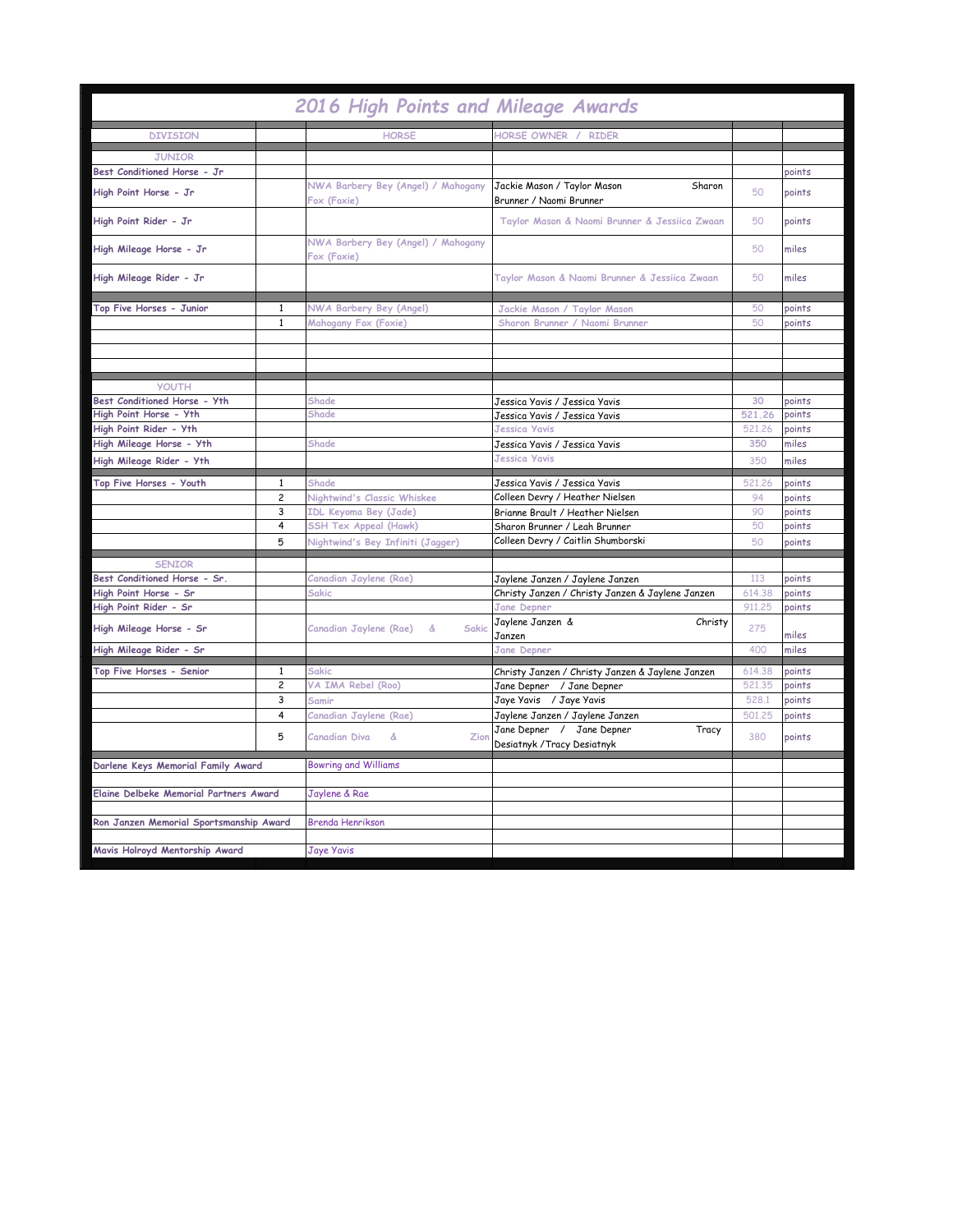| <b>2016 HORSE LIFETIME MILEAGE AWARDS</b> |                        |                        |  |  |
|-------------------------------------------|------------------------|------------------------|--|--|
| <b>HORSE</b>                              | <b>OWNER</b>           | <b>MILEAGE AWARD</b>   |  |  |
| Altitude (Zion)                           | <b>Tracy Desiatnyk</b> | 250 plaque & sticker   |  |  |
| <b>Binou's Besita (Binou)</b>             | Cara Linzmayer         | 250 plaque & sticker   |  |  |
| JK Independently (Dude)                   | Angie Pierce           | 250 plaque & sticker   |  |  |
| JV Brooklyn Bey (Bronx)                   | Jaylene Janzen         | 250 plaque & sticker   |  |  |
| JV Polly Anna                             | Phil Henry             | 250 plaque & sticker   |  |  |
| Khemos Khanadian (Khoda)                  | Jaye Yavis             | 250 plaque & sticker   |  |  |
| Nightwinds Michael (Mikey)                | Kathy Irvine           | 250 plaque & sticker   |  |  |
| Shade                                     | Jessica Yavis          | 250 plaque & sticker   |  |  |
| Stretch                                   | Ken Vanderwekken       | 250 plaque & sticker   |  |  |
| Taiga                                     | Laurie Janz            | 250 plaque & sticker   |  |  |
| W Five Raffiki                            | Meghan Payne           | 250 plaque & sticker   |  |  |
| Utes Silk ABS Smoke                       | Kathy McCartney        | 250 plaque & sticker   |  |  |
| AD Gangez (Spud)                          | Marlene Vanderwekken   | 500 sticker            |  |  |
| Kuhalamin Kid (Kuhl)                      | Sarah Chambers         | 500 sticker            |  |  |
| Mahogany Fox (Foxie)                      | Sharon Brunner         | 500 sticker            |  |  |
| Nightwind's Classic Whiskee               | Colleen DeVry          | 500 sticker            |  |  |
| DA Dr Dre                                 | <b>Brianne Brault</b>  | 750 sticker            |  |  |
| Destine's Cenote                          | Colleen Graham         | 750 sticker            |  |  |
| Maub (Sloan)                              | Jessica Yavis          | 750 sticker            |  |  |
| Nightwind's Nikeyta                       | Colleen DeVry          | 750 sticker            |  |  |
| NWA Shy Shamal (Sham)                     | Shelly Grauman         | 750 sticker            |  |  |
| Otero                                     | Maureen Henri          | 750 sticker            |  |  |
| Samir (Sami)                              | Jaye Yavis             | 750 sticker            |  |  |
| Awatea                                    | Angie Bowring          | 1000 Blanket & sticker |  |  |
| <b>IBN Mishaal</b>                        | Anne Rogers            | 1000 Blanket & sticker |  |  |
| Canadian Jaylene (Rae)                    | Jaylene Janzen         | 1250 sticker           |  |  |
| DSF Saskatchewan (Chewie)                 | Carol Wadey            | 1250 sticker           |  |  |
| Lakota                                    | Brett Janzen           | 1750 sticker           |  |  |
| Bronzeberry Bey (Flint)                   | Lisa Rosales           | 2000 Blanket & sticker |  |  |
| <b>Canadian Diva</b>                      | Jane Depner            | 2000 Blanket & sticker |  |  |
| Vicky's Drifter                           | Darren Desiatnyk       | 2000 Blanket & sticker |  |  |
| Nightwind's Indigo Bey (Indi)             | Colleen DeVry          | 3000 Blanket & sticker |  |  |
| Sakic                                     | Christy Janzen         | 3750 sticker           |  |  |
| Pejay                                     | Larry Handziuk         | 4500 sticker           |  |  |
| Gypsy                                     | Carol Wadey            | 8750 sticker           |  |  |